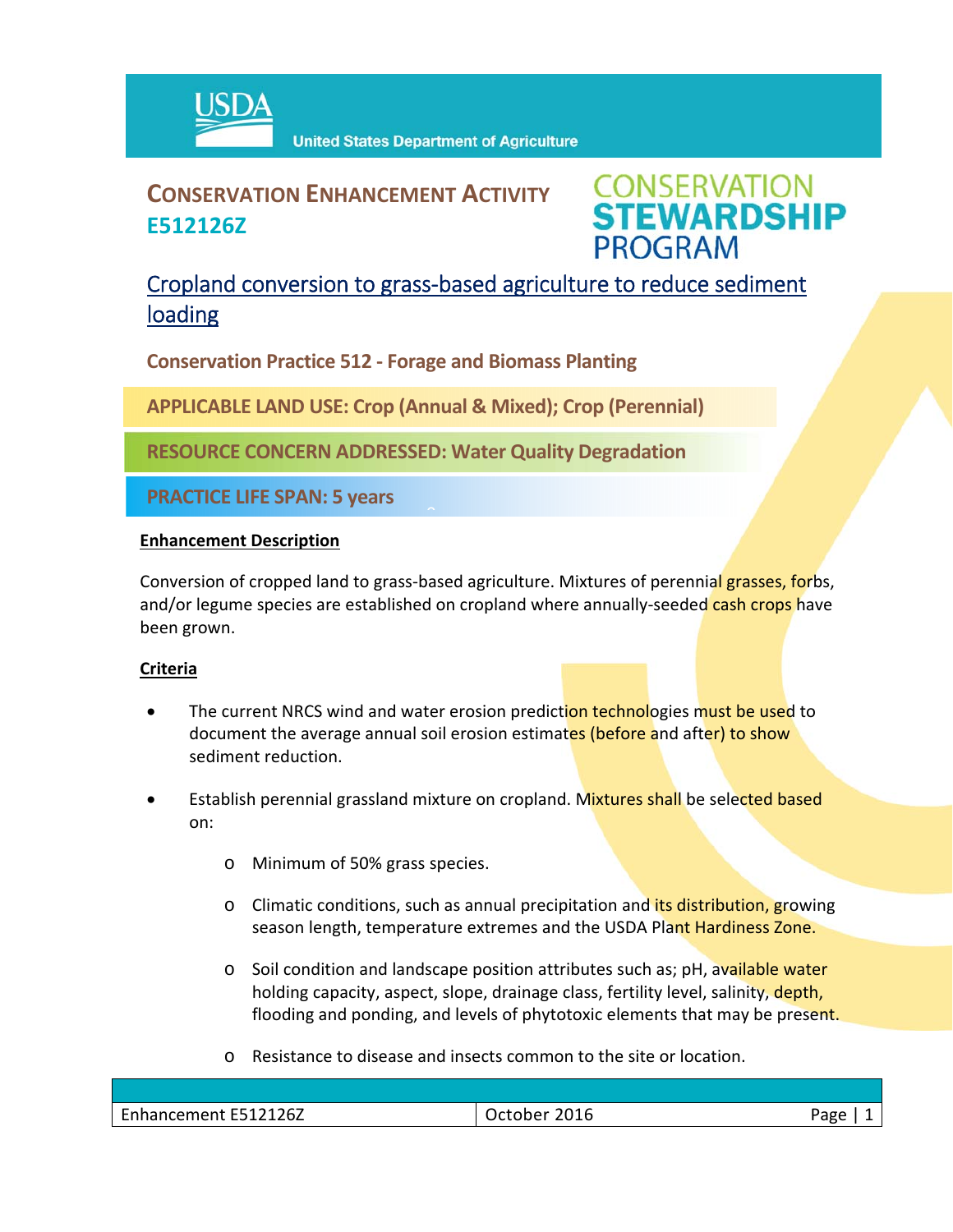

#### **United States Department of Agriculture**

o Intended use, level of management, realistic yield estimates, maturity stage, and compatibility with other species. Verify plant adaptation to the area prior to planting.



- Follow state specific recommendations for planting rates, methods and dates. Seeding rates will be calculated on a pure live seed (PLS) basis. Plant at a depth appropriate for the seed size or plant material, while assuring uniform contact with soil.
- Prepare the site to provide a medium that does not restrict plant emergence.
- Plant when soil moisture is adequate for germination and establishment.
- All seed and planting materials must meet state quality standards.
- Do not plant federal, state, or local noxious species.
- Apply all plant nutrients and/or soil amendments for establishment purposes according to a current soil test and developed specifications.
- When planting legumes, use pre-inoculated seed or inoculate with the proper viable strain of Rhizobia immediately before planting.
- Exclude livestock until the plants are well established.
- Ground cover and root mass need to be sufficient to protect the soil from wind and water erosion.

#### **Additional criteria when livestock are included in the system:**

- Grazing plan must be developed which designates the number of paddocks required to keep grazing periods sufficiently short to allow for plants to recover before regrazing occurs.
- No more than 20% of the mixture may be alfalfa. Other legumes (especially nonbloating species) may be used in place of or in addition to alfalfa up to a maximum legume percentage of 50%.

| Enhancement E512126Z | 2016<br><b>October</b> | Page |
|----------------------|------------------------|------|